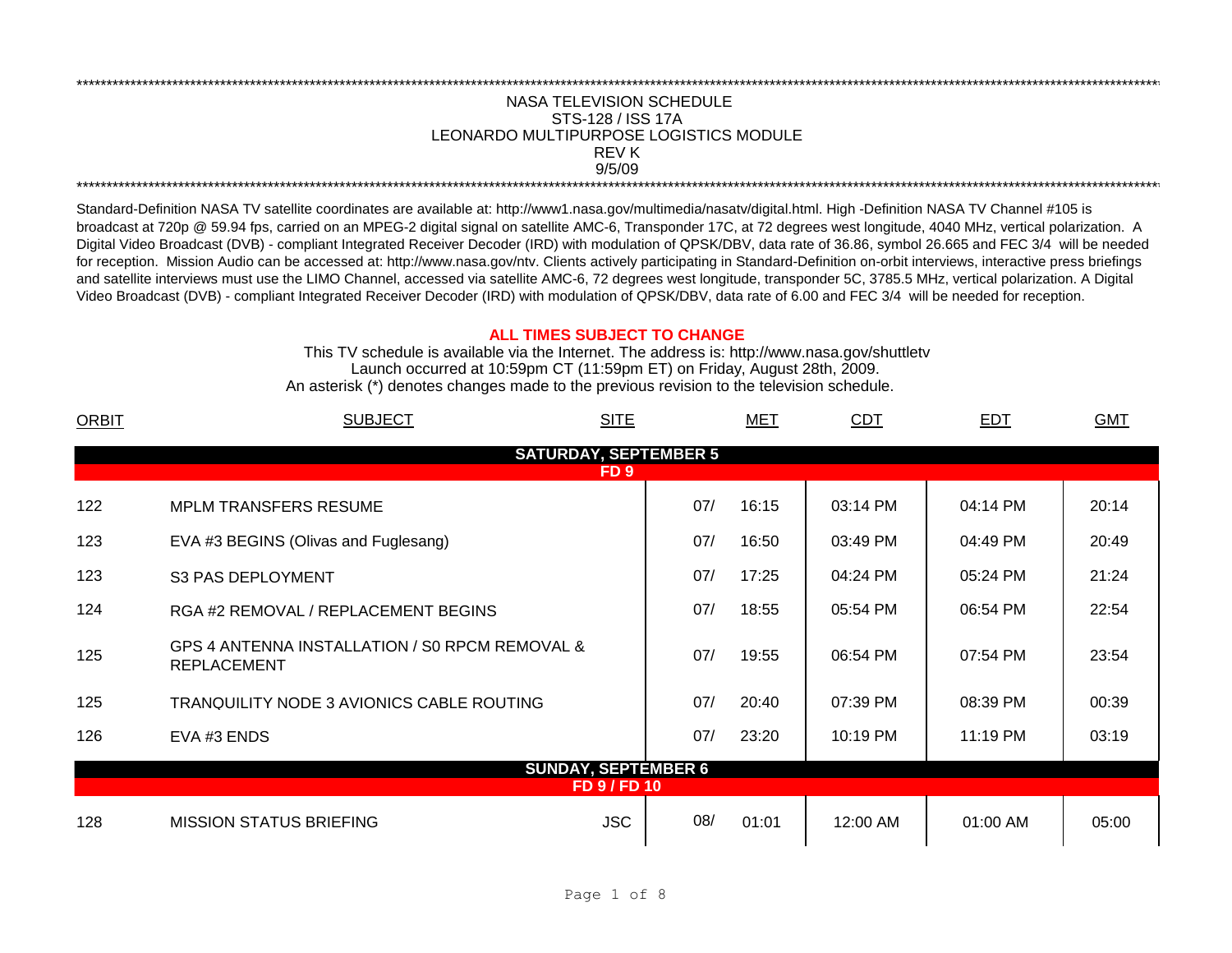| <b>ORBIT</b><br>129 | <b>SUBJECT</b><br><b>ISS CREW SLEEP BEGINS</b>                       | <b>SITE</b>   | 08/                        | <b>MET</b><br>03:00 | <b>CDT</b><br>01:59 AM | <b>EDT</b><br>02:59 AM | <b>GMT</b><br>06:59 |
|---------------------|----------------------------------------------------------------------|---------------|----------------------------|---------------------|------------------------|------------------------|---------------------|
| 130                 | <b>DISCOVERY CREW SLEEP BEGINS</b>                                   |               | 08/                        | 03:30               | 02:29 AM               | 03:29 AM               | 07:29               |
| 130                 | FLIGHT DAY 9 HIGHLIGHTS (replayed on the hour during<br>crew sleep)  | <b>JSC</b>    | 08/                        | 04:01               | 03:00 AM               | 04:00 AM               | 08:00               |
| 134                 | <b>ISS FLIGHT DIRECTOR UPDATE</b>                                    | <b>JSC</b>    | 08/                        | 09:01               | 08:00 AM               | 09:00 AM               | 13:00               |
| 134                 | ISS FLIGHT DIRECTOR UPDATE REPLAY                                    | <b>JSC</b>    | 08/                        | 10:46               | 09:45 AM               | 10:45 AM               | 14:45               |
| 135                 | DISCOVERY / ISS CREW WAKE UP (begins FD 10)                          |               | 08/                        | 11:30               | 10:29 AM               | 11:29 AM               | 15:29               |
| 136                 | KFOX-TV / KXAN-TV / MILITARY TIMES LIVE<br><b>INTERVIEWS</b>         | <b>ISS Ku</b> | 08/                        | 13:55               | 12:54 PM               | 01:54 PM               | 17:54               |
| 137                 | <b>MPLM TRANSFERS RESUME</b>                                         |               | 08/                        | 14:10               | 01:09 PM               | 02:09 PM               | 18:09               |
| 138                 | HARMONY NODE 2 CBM CONTROLLER PANEL<br><b>INSTALLATION</b>           |               | 08/                        | 15:40               | 02:39 PM               | 03:39 PM               | 19:39               |
| 138                 | <b>MISSION STATUS BRIEFING</b>                                       | <b>JSC</b>    | 08/                        | 17:01               | 04:00 PM               | 05:00 PM               | 21:00               |
| 141                 | DISCOVERY CREW OFF DUTY PERIOD BEGINS                                |               | 08/                        | 20:30               | 07:29 PM               | 08:29 PM               | 00:29               |
|                     |                                                                      | FD 10 / FD 11 | <b>MONDAY, SEPTEMBER 7</b> |                     |                        |                        |                     |
| 144                 | <b>ESA PAO EVENT</b>                                                 | <b>ISS Ku</b> | 09/                        | 01:20               | 12:19 AM               | 01:19 AM               | 05:19               |
| 144                 | REPLAY OF ESA PAO EVENT WITH ENGLISH<br><b>INTERPRETATION</b>        | <b>JSC</b>    | 09/                        | 02:31               | 01:30 AM               | 02:30 AM               | 06:30               |
| 145                 | <b>ISS CREW SLEEP BEGINS</b>                                         |               | 09/                        | 03:00               | 01:59 AM               | 02:59 AM               | 06:59               |
| 145                 | <b>DISCOVERY CREW SLEEP BEGINS</b>                                   |               | 09/                        | 03:30               | 02:29 AM               | 03:29 AM               | 07:29               |
| 145                 | FLIGHT DAY 10 HIGHLIGHTS (replayed on the hour during<br>crew sleep) | <b>JSC</b>    | 09/                        | 04:01               | 03:00 AM               | 04:00 AM               | 08:00               |
| 148                 | <b>ISS FLIGHT DIRECTOR UPDATE</b>                                    | <b>JSC</b>    | 09/                        | 08:31               | 07:30 AM               | 08:30 AM               | 12:30               |
| 150                 | ISS FLIGHT DIRECTOR UPDATE REPLAY                                    | <b>JSC</b>    | 09/                        | 10:46               | 09:45 AM               | 10:45 AM               | 14:45               |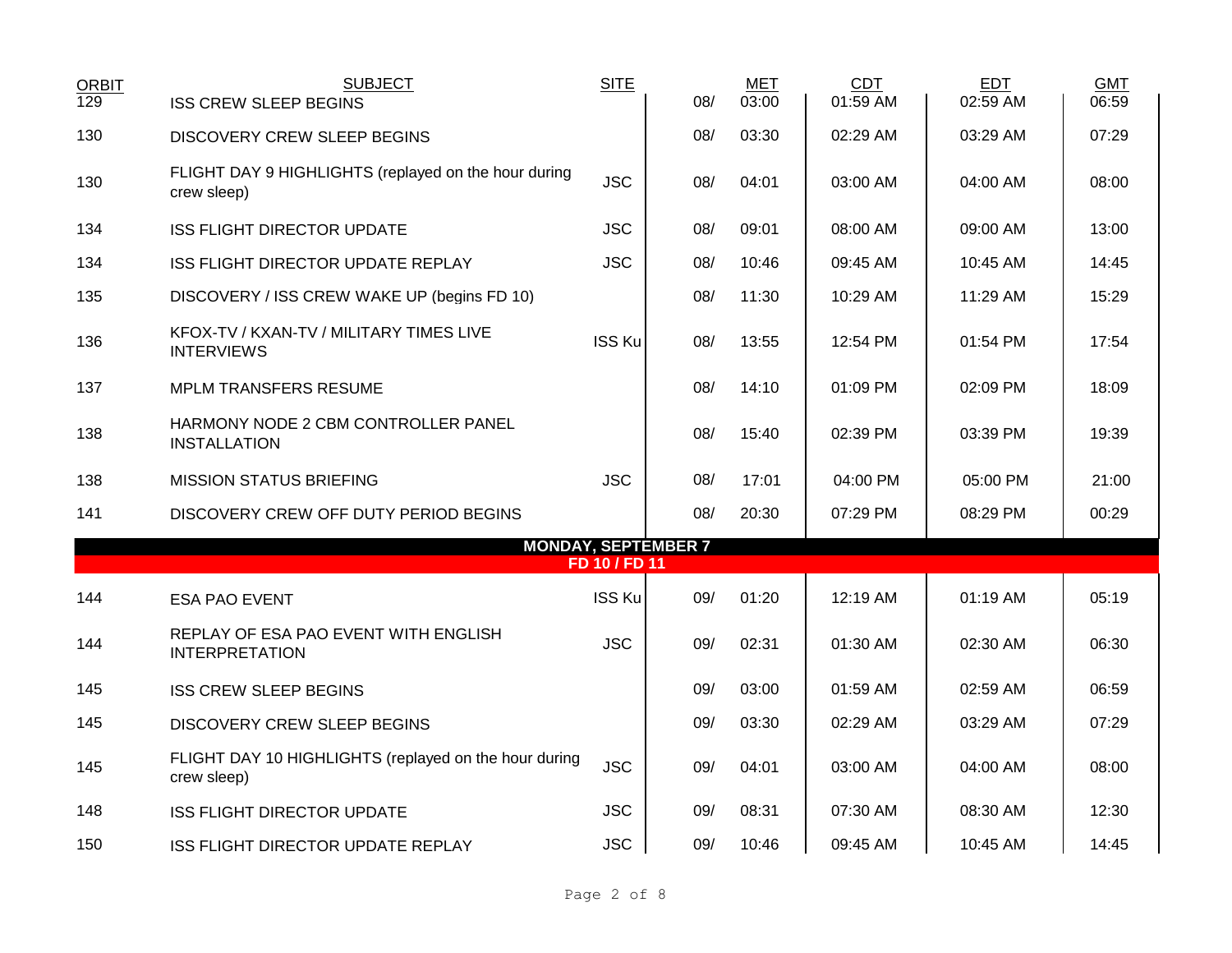| <b>ORBIT</b> | <b>SUBJECT</b>                                                                                                                       | <b>SITE</b>   |                             | <b>MET</b> | <b>CDT</b> | <b>EDT</b> | <b>GMT</b> |
|--------------|--------------------------------------------------------------------------------------------------------------------------------------|---------------|-----------------------------|------------|------------|------------|------------|
| 151          | DISCOVERY / ISS CREW WAKE UP (begins FD 11)                                                                                          |               | 09/                         | 11:30      | 10:29 AM   | 11:29 AM   | 15:29      |
| 151          | <b>CREW CHOICE DOWNLINK</b>                                                                                                          | <b>TDRE</b>   | 09/                         | 13:00      | 11:59 AM   | 12:59 PM   | 16:59      |
| 151          | MPLM EGRESS AND DEACTIVATION                                                                                                         |               | 09/                         | 13:35      | 12:34 PM   | 01:34 PM   | 17:34      |
| 152          | TELEMUNDO / WTSP-TV / UNIVISION LIVE INTERVIEWS ISS Ku                                                                               |               | 09/                         | 14:10      | 01:09 PM   | 02:09 PM   | 18:09      |
| 153          | REPLAY OF LIVE INTERVIEWS WITH ENGLISH<br><b>INTERPRETATION</b>                                                                      | <b>JSC</b>    | 09/                         | 15:31      | 02:30 PM   | 03:30 PM   | 19:30      |
| 154          | <b>SSRMS GRAPPLES MPLM</b>                                                                                                           |               | 09/                         | 18:15      | 05:14 PM   | 06:14 PM   | 22:14      |
| 155          | <b>SSRMS DEMATE MPLM FROM HARMONY</b>                                                                                                |               | 09/                         | 19:30      | 06:29 PM   | 07:29 PM   | 23:29      |
| 156          | SSRMS BERTHS MPLM IN DISCOVERY'S PAYLOAD BAY                                                                                         |               | 09/                         | 21:00      | 07:59 PM   | 08:59 PM   | 00:59      |
| 156          | <b>MISSION STATUS BRIEFING</b>                                                                                                       | <b>JSC</b>    | 09/                         | 21:01      | 08:00 PM   | 09:00 PM   | 01:00      |
| 157          | FAREWELL AND HATCH CLOSURE                                                                                                           |               | 09/                         | 22:30      | 09:29 PM   | 10:29 PM   | 02:29      |
| 158          | RENDEZVOUS TOOL CHECKOUT                                                                                                             |               | 09/                         | 22:50      | 09:49 PM   | 10:49 PM   | 02:49      |
| 158          | CENTERLINE CAMERA INSTALLATION                                                                                                       |               | 09/                         | 23:50      | 10:49 PM   | 11:49 PM   | 03:49      |
|              |                                                                                                                                      | FD 11 / FD 12 | <b>TUESDAY, SEPTEMBER 8</b> |            |            |            |            |
| 160          | <b>ISS CREW SLEEP BEGINS</b>                                                                                                         |               | 10/                         | 02:30      | 01:29 AM   | 02:29 AM   | 06:29      |
| 160          | <b>DISCOVERY CREW SLEEP BEGINS</b>                                                                                                   |               | 10/                         | 03:00      | 01:59 AM   | 02:59 AM   | 06:59      |
| 161          | FLIGHT DAY 11 HIGHLIGHTS (replayed on the hour during<br>crew sleep)                                                                 | <b>JSC</b>    | 10/                         | 03:01      | 02:00 AM   | 03:00 AM   | 07:00      |
| 162          | <b>VIDEO FILE</b>                                                                                                                    | HQ            | 10/                         | 07:01      | 06:00 AM   | 07:00 AM   | 11:00      |
| 163          | HIGH DEFINITION FLIGHT DAY 11 CREW HIGHLIGHTS<br>(if available; on the NASA-TV HDTV Channel; replays at<br>9:00am CT and 10:00am CT) | <b>JSC</b>    | 10/                         | 08:01      | 07:00 AM   | 08:00 AM   | 12:00      |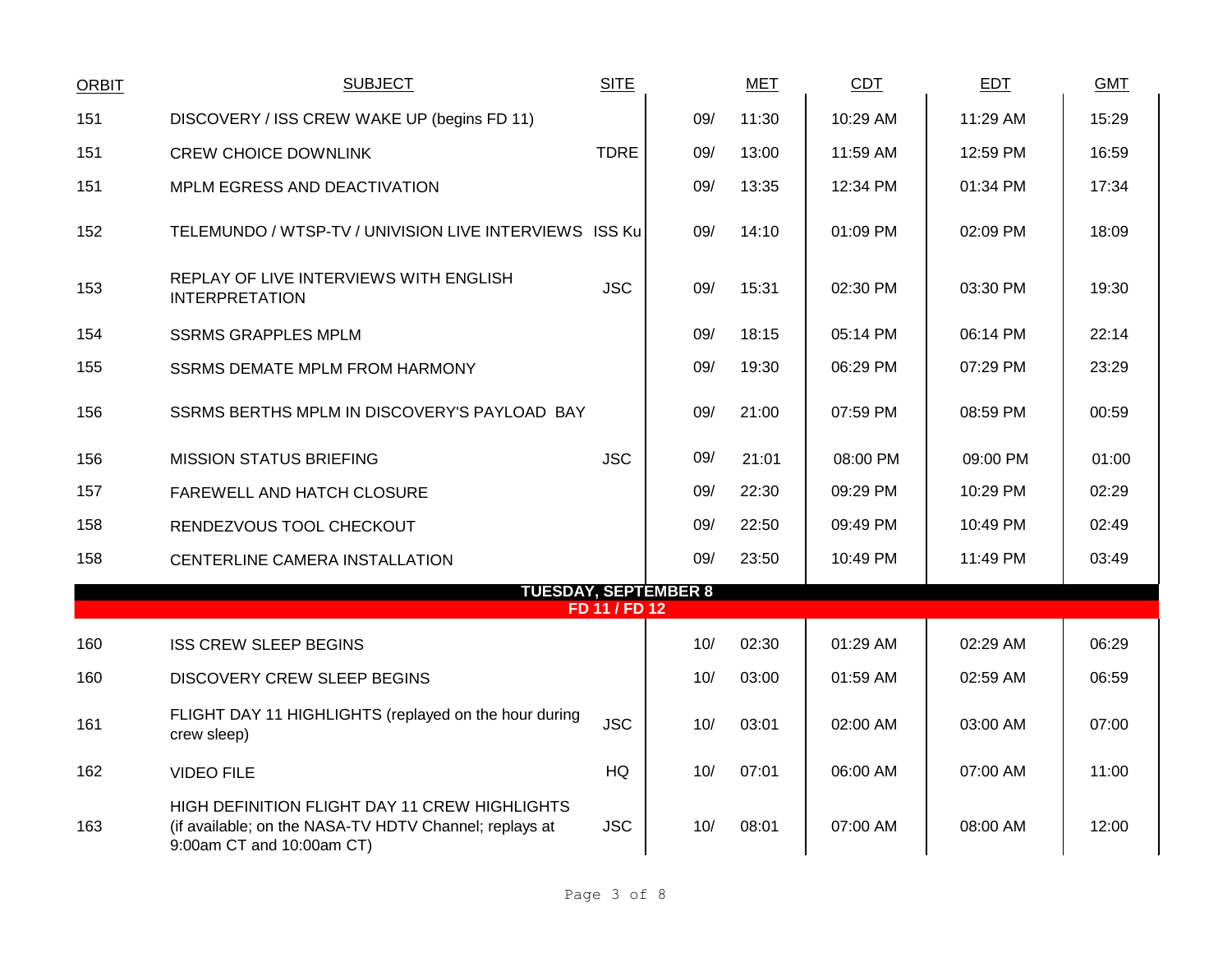| <b>ORBIT</b> | <b>SUBJECT</b>                                                                                                                       | <b>SITE</b>   |     | <b>MET</b> | <b>CDT</b> | EDT      | <b>GMT</b> |
|--------------|--------------------------------------------------------------------------------------------------------------------------------------|---------------|-----|------------|------------|----------|------------|
| 164          | <b>ISS FLIGHT DIRECTOR UPDATE</b>                                                                                                    | <b>JSC</b>    | 10/ | 08:31      | 07:30 AM   | 08:30 AM | 12:30      |
| 165          | ISS FLIGHT DIRECTOR UPDATE REPLAY                                                                                                    | <b>JSC</b>    | 10/ | 09:46      | 08:45 AM   | 09:45 AM | 13:45      |
| 166          | DISCOVERY / ISS CREW WAKE UP (begins FD 12)                                                                                          |               | 10/ | 11:00      | 09:59 AM   | 10:59 AM | 14:59      |
| 169          | <b>DISCOVERY UNDOCKS FROM ISS</b>                                                                                                    |               | 10/ | 15:28      | 02:27 PM   | 03:27 PM | 19:27      |
| 168          | DISCOVERY FLYAROUND OF ISS BEGINS                                                                                                    |               | 10/ | 15:53      | 02:52 PM   | 03:52 PM | 19:52      |
| 169          | FINAL SEPARATION FROM ISS                                                                                                            |               | 10/ | 17:11      | 04:10 PM   | 05:10 PM | 21:10      |
| 172          | RMS / OBSS LATE INSPECTION OF DISCOVERY'S TPS<br><b>BEGINS</b>                                                                       |               | 10/ | 19:30      | 06:29 PM   | 07:29 PM | 23:29      |
| 172          | <b>MISSION STATUS BRIEFING</b>                                                                                                       | <b>JSC</b>    | 10/ | 21:01      | 08:00 PM   | 09:00 PM | 01:00      |
| 174          | <b>OBSS BERTH</b>                                                                                                                    |               | 10/ | 23:45      | 10:44 PM   | 11:44 PM | 03:44      |
| 175          | SHUTTLE VTR PLAYBACK OF UNDOCKING                                                                                                    |               | 11/ | 01:00      | 11:59 PM   | 12:59 AM | 04:59      |
|              | <b>WEDNESDAY, SEPTEMBER 9</b>                                                                                                        | FD 12 / FD 13 |     |            |            |          |            |
| 176          | <b>DISCOVERY CREW SLEEP BEGINS</b>                                                                                                   |               | 11/ | 03:00      | 01:59 AM   | 02:59 AM | 06:59      |
| 177          | FLIGHT DAY 12 HIGHLIGHTS (replayed on the hour during<br>crew sleep)                                                                 | <b>JSC</b>    | 11/ | 03:01      | 02:00 AM   | 03:00 AM | 07:00      |
| 179          | HIGH DEFINITION FLIGHT DAY 12 CREW HIGHLIGHTS<br>(if available; on the NASA-TV HDTV Channel; replays at<br>9:00am CT and 10:00am CT) | <b>JSC</b>    | 11/ | 08:01      | 07:00 AM   | 08:00 AM | 12:00      |
| 182          | DISCOVERY CREW WAKE UP (begins FD 13)                                                                                                |               | 11/ | 11:00      | 09:59 AM   | 10:59 AM | 14:59      |
| 182          | HUBBLE SPACE TELESCOPE EARLY RELEASE<br>OBSERVATION NEWS CONFERENCE (NASA-TV Public<br>Channel #101 only)                            | <b>HQ</b>     | 11/ | 11:01      | 10:00 AM   | 11:00 AM | 15:00      |
| 182          | STS-125 CREW NEWS CONFERENCE (NASA-TV Public<br>Channel #101 only)                                                                   | HQ            | 11/ | 12:01      | 11:00 AM   | 12:00 PM | 16:00      |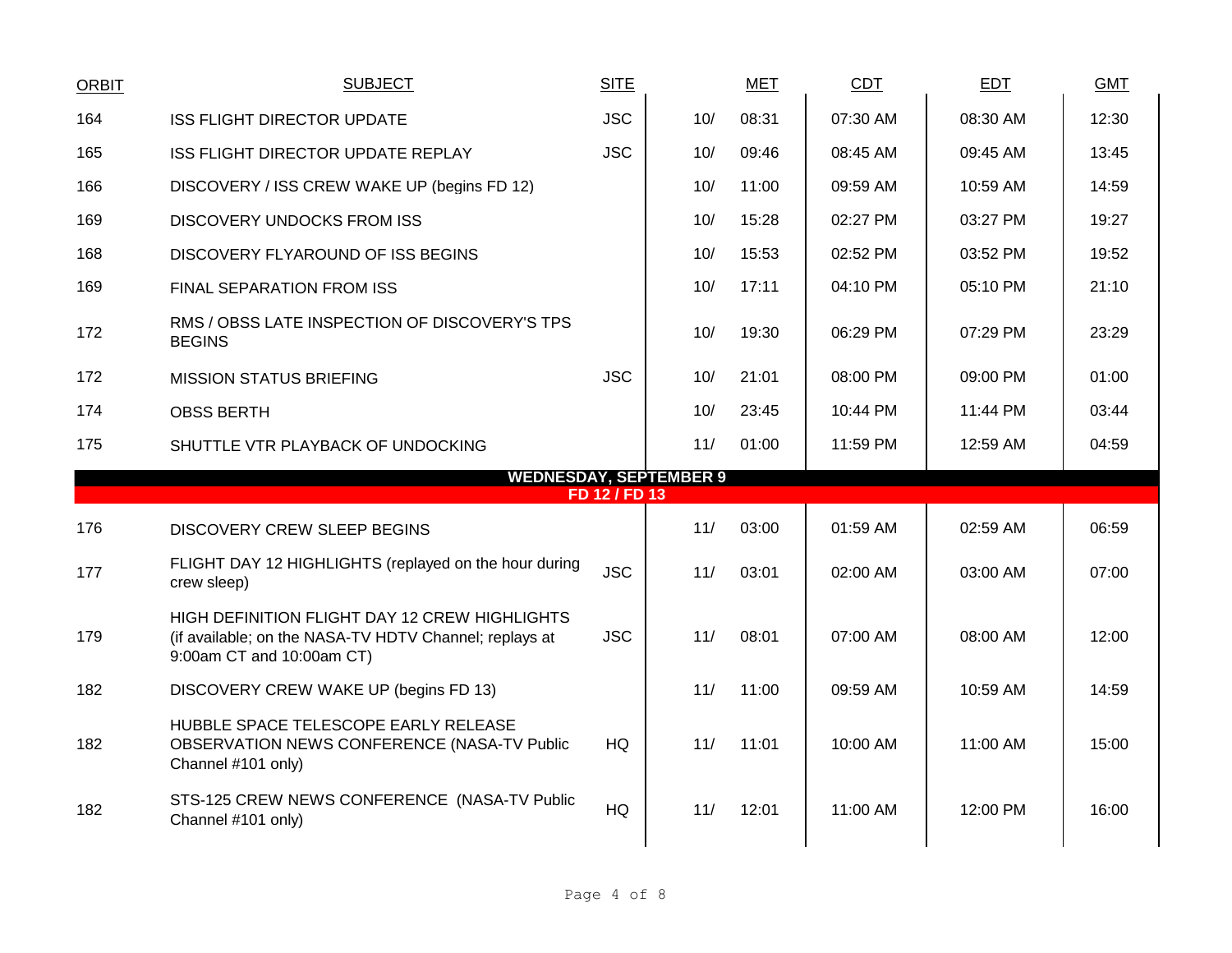| <b>ORBIT</b> | <b>SUBJECT</b>                                                                                                                       | <b>SITE</b>        |                               | MET   | <b>CDT</b> | <b>EDT</b> | <b>GMT</b> |
|--------------|--------------------------------------------------------------------------------------------------------------------------------------|--------------------|-------------------------------|-------|------------|------------|------------|
| 183          | <b>VIDEO FILE</b>                                                                                                                    | <b>HQ</b>          | 11/                           | 13:01 | 12:00 PM   | 01:00 PM   | 17:00      |
| 183          | <b>CABIN STOWAGE BEGINS</b>                                                                                                          |                    | 11/                           | 14:05 | 01:04 PM   | 02:04 PM   | 18:04      |
| 184          | ARES DEMONSTRATION MOTOR STATIC TEST FIRE<br>(NASA TV Education Channel #102 only)                                                   | <b>MSFC</b>        | 11/                           | 15:01 | 02:00 PM   | 03:00 PM   | 19:00      |
| 184          | <b>FCS CHECKOUT</b>                                                                                                                  |                    | 11/                           | 15:10 | 02:09 PM   | 03:09 PM   | 19:09      |
| 184          | POST-ARES DEMONSTRATION MOTOR STATIC TEST<br>FIRE NEWS CONFERENCE (NASA TV Education Channel MSFC<br>#102 only)                      |                    | 11/                           | 15:46 | 02:45 PM   | 03:45 PM   | 19:45      |
| 185          | <b>RCS HOT-FIRE TEST</b>                                                                                                             |                    | 11/                           | 16:20 | 03:19 PM   | 04:19 PM   | 20:19      |
| 186          | CBS NEWS / ABC NEWS / CNN LIVE INTERVIEWS                                                                                            | <b>TDRE</b>        | 11/                           | 17:35 | 04:34 PM   | 05:34 PM   | 21:34      |
| 185          | POST MISSION MANAGEMENT TEAM BRIEFING                                                                                                | <b>JSC</b>         | 11/                           | 18:16 | 05:15 PM   | 06:15 PM   | 22:15      |
| 186          | BOUNDARY LAYER TRANSITION / HYTHIRM BRIEFING                                                                                         | <b>JSC</b>         | 11/                           | 20:01 | 07:00 PM   | 08:00 PM   | 00:00      |
| 188          | <b>MISSION STATUS BRIEFING</b>                                                                                                       | <b>JSC</b>         | 11/                           | 21:01 | 08:00 PM   | 09:00 PM   | 01:00      |
| 188          | KOPRA'S RECUMBENT SEAT SET UP                                                                                                        |                    | 11/                           | 22:10 | 09:09 PM   | 10:09 PM   | 02:09      |
| 190          | KU-BAND ANTENNA STOWAGE                                                                                                              |                    | 11/                           | 23:35 | 10:34 PM   | 11:34 PM   | 03:34      |
|              |                                                                                                                                      | FD 13 / FD 14      | <b>THURSDAY, SEPTEMBER 10</b> |       |            |            |            |
| 192          | <b>DISCOVERY CREW SLEEP BEGINS</b>                                                                                                   |                    | 12/                           | 03:00 | 01:59 AM   | 02:59 AM   | 06:59      |
| 192          | FLIGHT DAY 13 HIGHLIGHTS (replayed on the hour during<br>crew sleep)                                                                 | <b>JSC</b>         | 12/                           | 03:01 | 02:00 AM   | 03:00 AM   | 07:00      |
| 195          | HIGH DEFINITION FLIGHT DAY 13 CREW HIGHLIGHTS<br>(if available; on the NASA-TV HDTV Channel; replays at<br>9:00am CT and 10:00am CT) | <b>JSC</b>         | 12/                           | 08:01 | 07:00 AM   | 08:00 AM   | 12:00      |
| 197          | DISCOVERY CREW WAKE UP (begins FD 14)                                                                                                |                    | 12/                           | 11:00 | 09:59 AM   | 10:59 AM   | 14:59      |
| 198          | HTV LAUNCH COVERAGE BEGINS (launch scheduled at<br>12:01pm CT)                                                                       | JSC/<br><b>TAN</b> | 12/                           | 12:46 | 11:45 AM   | 12:45 PM   | 16:45      |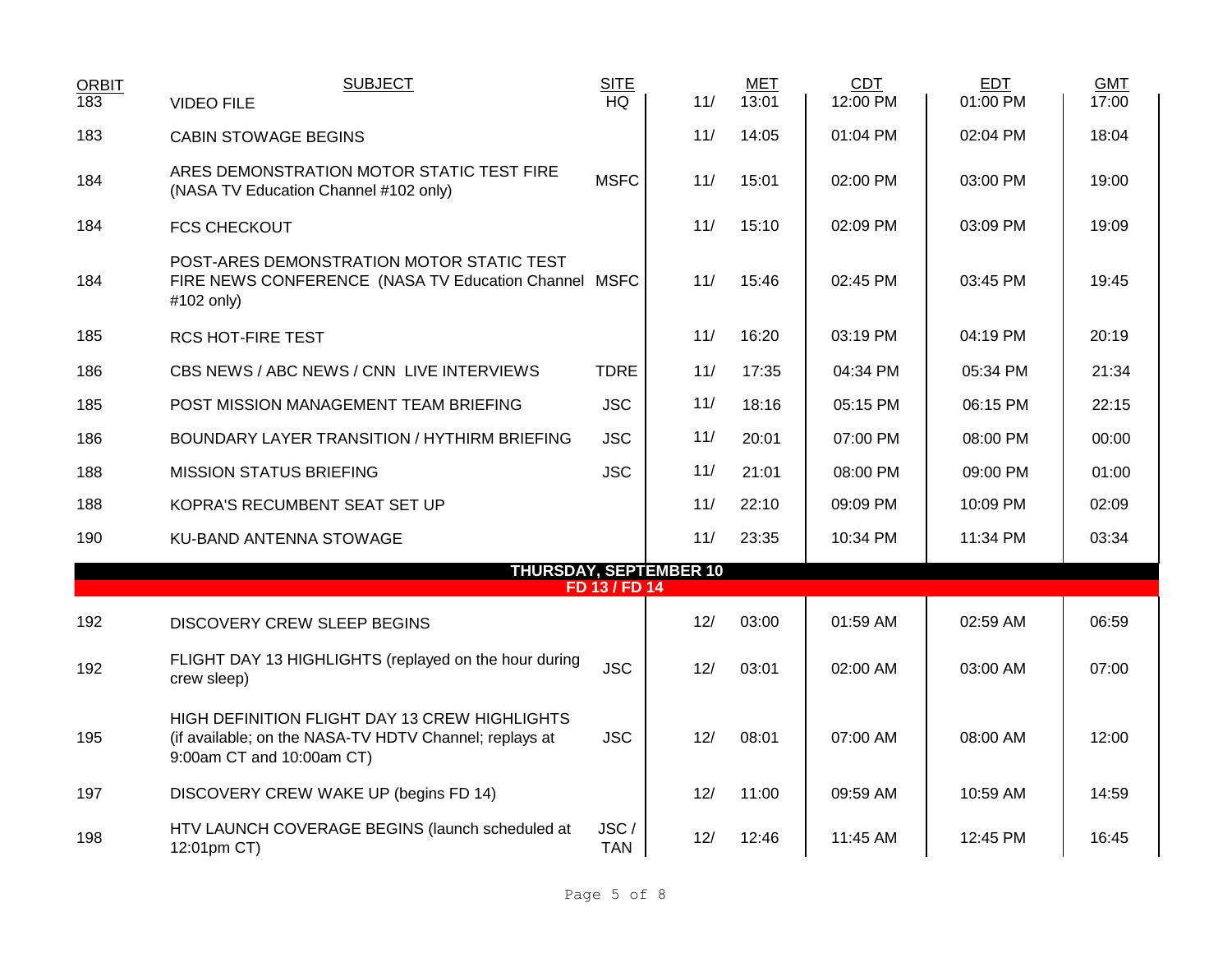| <b>ORBIT</b> | <b>SUBJECT</b>                                                                              | <b>SITE</b> |     | <b>MET</b> | CDT              | <b>EDT</b> | <b>GMT</b> |  |
|--------------|---------------------------------------------------------------------------------------------|-------------|-----|------------|------------------|------------|------------|--|
| 198          | BACK TO SCHOOL, BACK TO SCIENCE WEBCAST<br>(NASA-TV Education Channel #102 only)            | <b>GSFC</b> | 12/ | 13:01      | 12:00 PM         | 01:00 PM   | 17:00      |  |
| 199          | DEORBIT PREPARATIONS BEGIN                                                                  |             | 12/ | 14:05      | 01:04 PM         | 02:04 PM   | 18:04      |  |
| 200          | PAYLOAD BAY DOOR CLOSING                                                                    |             | 12/ | 15:23      | 02:22 PM         | 03:22 PM   | 19:22      |  |
| 201          | <b>DEORBIT BURN</b>                                                                         |             | 12/ | 18:03      | 05:02 PM         | 06:02 PM   | 22:02      |  |
| 202          | MILA C-BAND RADAR ACQUISITION OF DISCOVERY                                                  |             | 12/ | 18:53      | 05:52 PM         | 06:52 PM   | 22:52      |  |
| 202          | <b>KSC LANDING</b>                                                                          | <b>KSC</b>  | 12/ | 19:06      | 06:05 PM         | 07:05 PM   | 23:05      |  |
|              | POST-LANDING NEWS CONFERENCE                                                                | <b>KSC</b>  |     |            | NET L+2 HRS.     |            |            |  |
|              | ENTRY FLIGHT CONTROL TEAM VIDEO REPLAY<br>(replayed after Post-Landing News Conference)     | <b>JSC</b>  |     |            | $~$ - L+3 HRS.   |            |            |  |
|              | STS-128 MISSION HIGHLIGHTS VIDEO REPLAY<br>(replayed after Entry Flight Control Team Video) | <b>JSC</b>  |     |            | $~$ - L+3.5 HRS. |            |            |  |
|              |                                                                                             |             |     |            |                  |            |            |  |
|              |                                                                                             |             |     |            |                  |            |            |  |
|              |                                                                                             |             |     |            |                  |            |            |  |
|              |                                                                                             |             |     |            |                  |            |            |  |
|              |                                                                                             |             |     |            |                  |            |            |  |
|              |                                                                                             |             |     |            |                  |            |            |  |
|              |                                                                                             |             |     |            |                  |            |            |  |
|              | <b>DEFINITION OF TERMS</b>                                                                  |             |     |            |                  |            |            |  |
|              |                                                                                             |             |     |            |                  |            |            |  |

AMC: Americom Satellite ARS: Air Revitalization System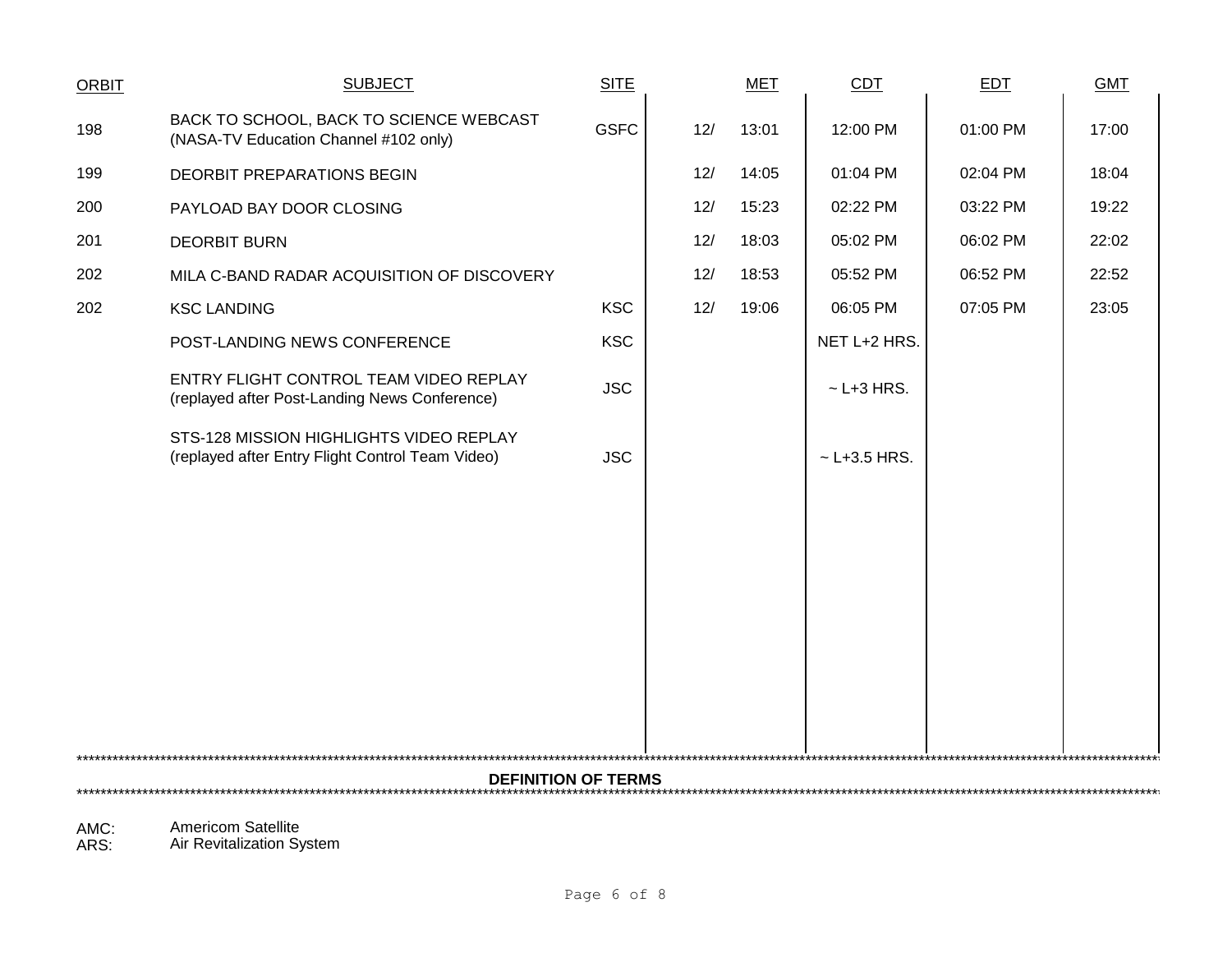| <b>ORBIT</b>     | <b>SUBJECT</b>                                                                                              | <b>SITE</b> | MET | CDT | EDT | <b>GMT</b> |
|------------------|-------------------------------------------------------------------------------------------------------------|-------------|-----|-----|-----|------------|
| ATA:             | Ammonia Tank Assembly                                                                                       |             |     |     |     |            |
| CBM:             | Common Berthing Mechanism                                                                                   |             |     |     |     |            |
| CST:             | <b>Central Standard Time</b>                                                                                |             |     |     |     |            |
| CHECS:           | Crew Health Care System                                                                                     |             |     |     |     |            |
|                  | C.O.L.B.E.R.T. - Combined Operational Load Bearing External Resistance Treadmill                            |             |     |     |     |            |
| Destiny:         | U.S. Laboratory on ISS                                                                                      |             |     |     |     |            |
| EMU:             | <b>Extravehicular Mobility Unit</b>                                                                         |             |     |     |     |            |
| EST:             | Eastern Standard Time                                                                                       |             |     |     |     |            |
| EUTEF:           | European Technology Exposure Facility                                                                       |             |     |     |     |            |
| EVA:             | <b>Extravehicular Activity</b>                                                                              |             |     |     |     |            |
| FCS:             | <b>Flight Control System</b>                                                                                |             |     |     |     |            |
| FD:              | <b>Flight Day</b>                                                                                           |             |     |     |     |            |
| FIR:             | <b>Fluids Integration Rack</b>                                                                              |             |     |     |     |            |
| GMT:             | <b>Greenwich Mean Time</b>                                                                                  |             |     |     |     |            |
| GPS:             | <b>Global Positioning System</b>                                                                            |             |     |     |     |            |
| GSFC:            | <b>Goddard Space Flight Center</b>                                                                          |             |     |     |     |            |
| HARMONY:         | Node 2                                                                                                      |             |     |     |     |            |
| HD:              | <b>High Definition Television</b>                                                                           |             |     |     |     |            |
| HQ:              |                                                                                                             |             |     |     |     |            |
|                  | <b>NASA Headquarters</b>                                                                                    |             |     |     |     |            |
| HTV:<br>HYTHIRM: | Japanese H-II Transfer Vehicle<br>Hypersonic Thermodynamic Infrared Measurements                            |             |     |     |     |            |
|                  |                                                                                                             |             |     |     |     |            |
| ISS:             | <b>International Space Station</b>                                                                          |             |     |     |     |            |
| JSC:             | Johnson Space Center                                                                                        |             |     |     |     |            |
| KSC:             | Kennedy Space Center                                                                                        |             |     |     |     |            |
| Ŀ.               | Launch or Landing time                                                                                      |             |     |     |     |            |
| LIMO:            | Live Interview Media Outlet channel                                                                         |             |     |     |     |            |
| LMC:             | Lightweight Mission Peculiar Equipment Support Structure Carrier                                            |             |     |     |     |            |
| MECO:            | Main Engine Cut-Off                                                                                         |             |     |     |     |            |
| MELFI:           | Minus Eighty-Degree Laboratory Freezer for ISS                                                              |             |     |     |     |            |
|                  |                                                                                                             |             |     |     |     |            |
| MET:             | Mission Elapsed Time, which begins at the moment of launch and is read: DAYS/HOURS:MINUTES. LAUNCH=00/00:00 |             |     |     |     |            |
| <b>MILA</b>      | Merritt Island, Florida Tracking Station                                                                    |             |     |     |     |            |
| MISSE:           | Materials International Space Station Experiment                                                            |             |     |     |     |            |
| MMT:             | <b>Mission Management Team</b>                                                                              |             |     |     |     |            |
| <b>MPLM</b>      | Multi-Purpose Logistics Module                                                                              |             |     |     |     |            |
| MS:              | <b>Mission Specialist</b>                                                                                   |             |     |     |     |            |
| MSFC:            | <b>Marshall Space Flight Center</b>                                                                         |             |     |     |     |            |
| MSRR:            | Materials Science Research Rack                                                                             |             |     |     |     |            |
| NET:             | No Earlier Than                                                                                             |             |     |     |     |            |
| OBSS:            | Orbiter Boom Sensor System                                                                                  |             |     |     |     |            |
| ODS:             | <b>Orbiter Docking System</b>                                                                               |             |     |     |     |            |
| OMS:             | <b>Orbital Maneuvering System</b>                                                                           |             |     |     |     |            |
| PAO:             | <b>Public Affairs office</b>                                                                                |             |     |     |     |            |
| PAS:             | Payload Attachment System                                                                                   |             |     |     |     |            |
| RCS:             | <b>Reaction Control System</b>                                                                              |             |     |     |     |            |